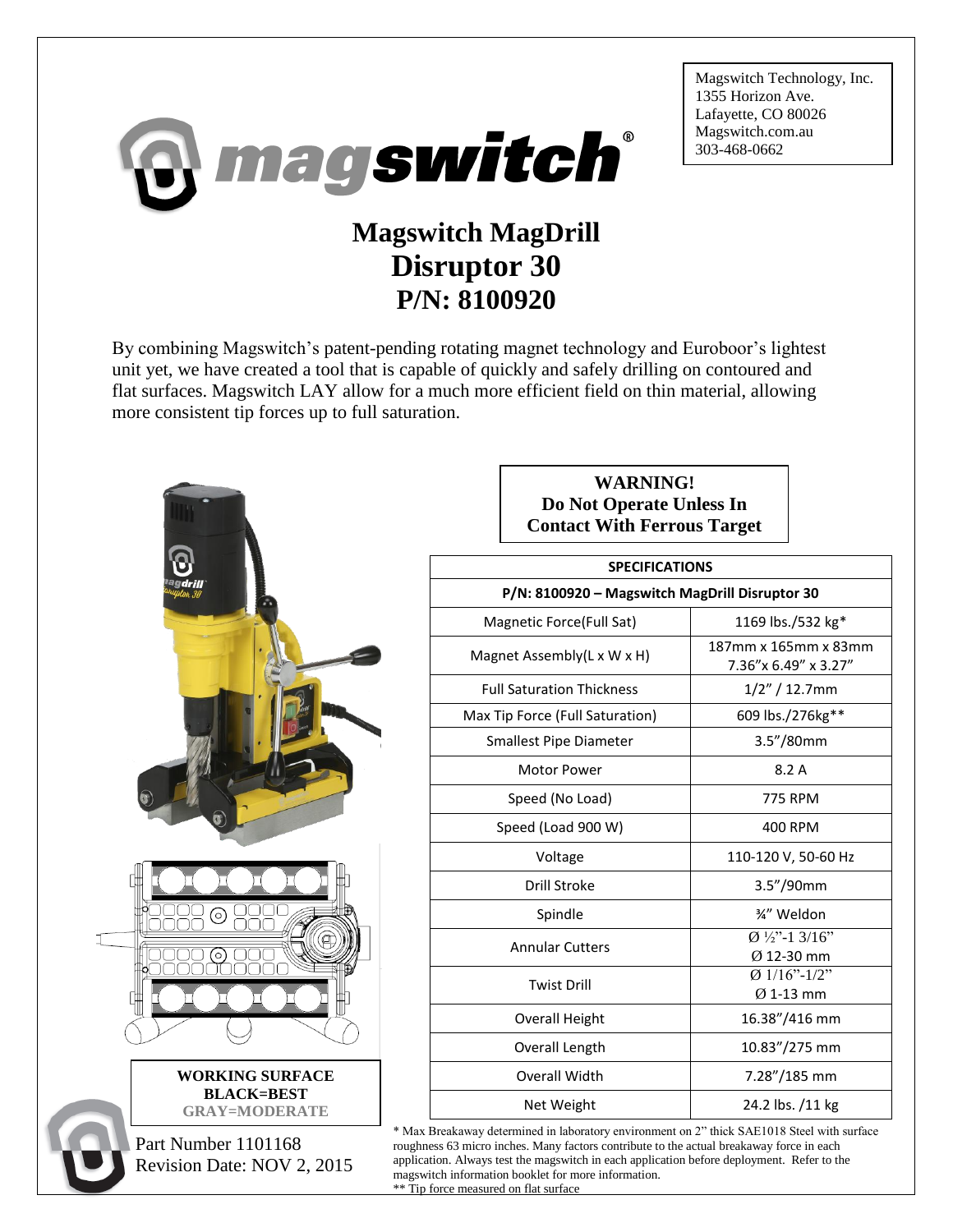



 Part Number 1101168 Revision Date: NOV 2, 2015

\* Max Breakaway determined in laboratory environment on 2" thick SAE1018 Steel with surface roughness 63 micro inches. Many factors contribute to the actual breakaway force in each application. Always test the magswitch in each application before deployment. Refer to the magswitch information booklet for more information.

\*\* Tip force measured on flat surface